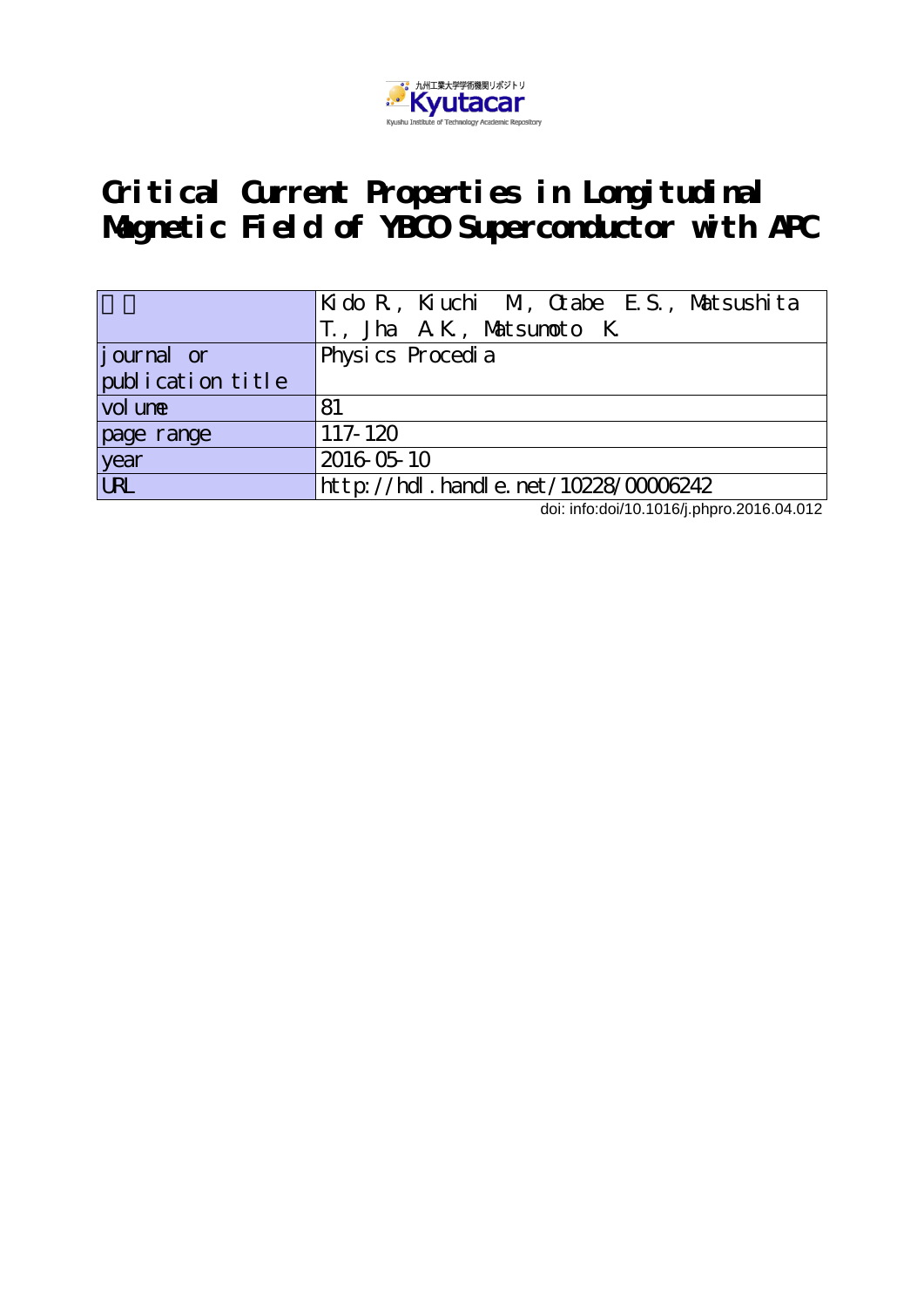

Available online at [www.sciencedirect.com](http://www.sciencedirect.com/science/journal/22107843)

**ScienceDirect** 

Physics Procedia (2016) 000–000



### 28th International Symposium on Superconductivity, ISS 2015, November 16-18, 2015, Tokyo, Japan

## Critical current properties in longitudinal magnetic field of YBCO superconductor with APC

R. Kido<sup>a</sup>, M. Kiuchi<sup>a\*</sup>, E. S. Otabe<sup>a</sup>, T. Matsushita<sup>a</sup>, A. K. Jha<sup>b</sup>, K. Matsumoto<sup>b</sup>

<sup>a</sup>*Department of Computer Science and Electronics, Kyushu Institute of Technology, 680-4 Kawazu, Iizuka, Fukuoka, 820-8502, Japan*

<sup>b</sup>*Department of Materials Science and Engineering, Kyushu Institute of Technology, 1-1 Sensui-cho, Tobata, Kitakyushu, Fukuoka, 804-8550, Japan*

#### **Abstract**

The critical current density ( $J_c$ ) properties of the Artificial Pinning Center (APC) introduced YBa<sub>2</sub>Cu<sub>3</sub>O<sub>7</sub> (YBCO) films in the longitudinal magnetic field were measured.  $Y_2O_3$  or  $Y_2BaCuO_5$  (Y211) was introduced as APCs to YBCO, and YBCO films with APC were fabricated on SrTiO<sub>3</sub> single crystal substrate. The sizes of  $Y_2O_3$  and Y211 were 5—10 nm and 10—20 nm, respectively. As a result,  $J_c$  enhancement in the longitudinal magnetic field was observed in  $Y_2O_3$  introduced YBCO films. However, it was not observed in Y211 introduced YBCO films. Therefore, it was considered that  $J_c$  properties in the longitudinal magnetic field were affected by introducing of small size APC, and it was necessary that APC does not disturb the current pathway in the superconductor.

© 2016 The Authors. Published by Elsevier B.V. Peer-review under responsibility of the ISS 2015 Program Committee.

*Keywords:* REBCO; longitudinal magnetic field; artificial pinning center; critical current density

#### **1. Introduction**

The REBa<sub>2</sub>Cu<sub>3</sub>O<sub>y</sub> (REBCO; RE = Rare Earth) coated superconductors have the large critical current density ( $J_c$ ) up to the high magnetic fields, and also have the high critical temperature  $(T_c)$ . Since REBCO coated superconductors have high  $T_c$ , applications using them can be operated in the liquid nitrogen. The running cost of the device which uses the liquid nitrogen is cheaper than that of the device which uses the liquid helium. Therefore, the REBCO

\*corresponding author: Tel.: +81-948-29-7661; fax: +81-948-29-7661.E-mail address: kiuchi@cse.kyutech.ac.jp

1875-3892 © 2016 The Authors. Published by Elsevier B.V.

Peer-review under responsibility of the ISS 2015 Program Committee.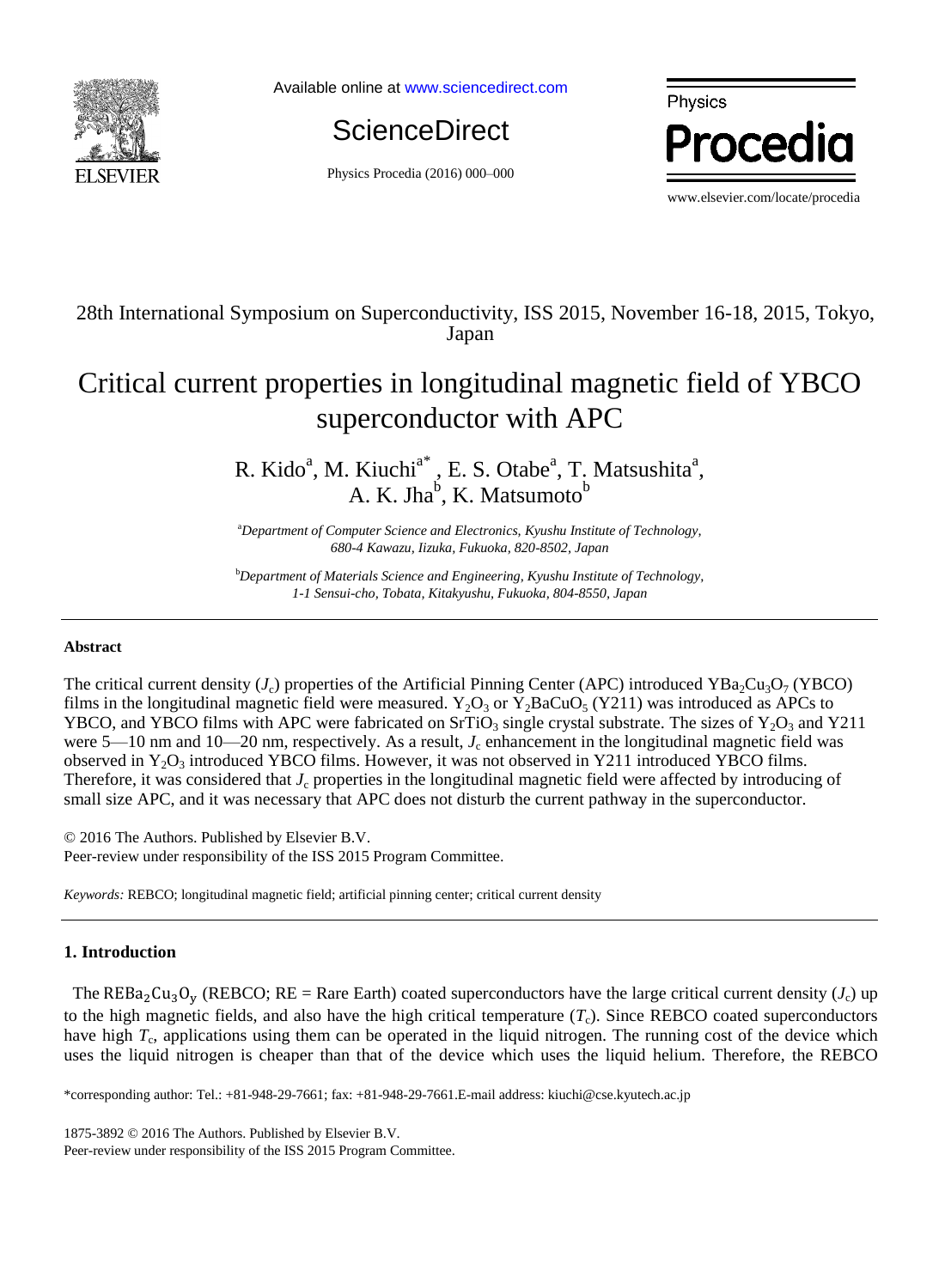coated superconductors are expected to be applied to the various superconducting applications such as the electric power transmission cable, the current limiting device, and so on [1, 2, 3].

In the longitudinal magnetic field in which the magnetic field is parallel to the current flow, Lorentz force does not work to the magnetic flux lines. Thus,  $J_c$  in the longitudinal magnetic field is larger than that in the perpendicular magnetic field [4]. There are some reports of  $J_c$  in the longitudinal magnetic field for the metallic superconductors [5, 6]. Cullen et al reported that  $J_c$  properties in the longitudinal magnetic field of Nb<sub>3</sub>Sn superconductor film is 10 times larger than that in self-magnetic field, and the enhancement of  $J_c$  is largely depended on the pinning force by different kinds of dose of the neutron irradiation [6].

Recently, Tsuruta et al reported that  $J_c$  enhancement in the longitudinal magnetic field from  $J_c$  in the self-magnetic field in  $SmBa<sub>2</sub>Cu<sub>3</sub>O<sub>v</sub>$  superconducting film with the Artificial Pinning Center (APC) below 0.6 T. The enhancement of  $J_c$  was observed only APC introduced specimen [7]. It is concluded that the introduction of APC is effective for the enhancement of  $J_c$  properties in the longitudinal magnetic field. Therefore, it is necessary to investigate the effect of the enhancement of  $J_c$  in the longitudinal magnetic field by the APCs properties such as the size, the shape and so on. In this paper, *J*<sup>c</sup> properties of REBCO specimens with the different size and amount of APC are measured, and the relationship between the properties of APCs and  $J_c$  in the longitudinal magnetic field is discussed.

#### **2. Experimental procedure**

The YBa<sub>2</sub>Cu<sub>3</sub>O<sub>y</sub> (YBCO) films that used in the present work were fabricated on SrTiO<sub>3</sub> single crystal substrate by the pulsed laser deposition (PLD) method.  $Y_2O_3$  or  $Y_2BaCuO_5$  (Y211) was introduced as APCs to YBCO by the target-modified method [8]. In this method, the target with a small piece of APC seeds was used. The quantity of  $Y_2O_3$  is 3 area% and 4 area%, respectively. And the quantity of Y211 is 2 area% and 4 area%, respectively. The shape of  $Y_2O_3$  and Y211 were the particle, and the size were 5—10 nm and 10—20 nm, respectively. Hence the size of  $Y_2O_3$  is smaller than that of Y211. The ratio of pinning center in the superconducting layer of Y211 is larger than that of Y<sub>2</sub>O<sub>3</sub>, since the size of Y211 is larger than that of Y<sub>2</sub>O<sub>3</sub> as shown in Table 1. The thicknesses of the APC doped YBCO layer of  $Y_2O_3$  and Y211 were 170 nm and 300 nm, respectively. Since it is difficult to control the thickness, samples thickness varies. Micro bridge of 80 μm width and 1 mm length was fabricated in the YBCO layer with the APC of each specimen. *E*-*J* properties of each specimen were measured by the four-probe method. The value of  $J_c$  of each specimen was evaluated by using the electric field criteria:  $E_c = 1.0 \times 10^{-4}$  V/m.  $J_c$  properties were measured under the longitudinal or the perpendicular magnetic field, in the range from 0 T (self-field: s. f.) to 0.5 T. The arrangement of current  $J$  and external magnetic field  $B$  is shown in Fig. 1. All experiments were performed in liquid nitrogen. Specifications of specimens are listed in Table 1.

| Table 1: Specifications of specimens |             |           |                    |                       |  |
|--------------------------------------|-------------|-----------|--------------------|-----------------------|--|
|                                      | shape of    | size of   | thickness          | $J_c(s.f.)$           |  |
|                                      | <b>APCs</b> | APCs[nm]  | $\lceil nm \rceil$ | $\left[GA/m^2\right]$ |  |
| YBCO<br>+4 area% $Y_2O_3$            | particle    | $5 - 10$  | 170                | 49.0                  |  |
| YBCO<br>$+3$ area% $Y_2O_3$          | particle    | $5 - 10$  | 170                | 40.1                  |  |
| <b>YBCO</b><br>$+4$ area% Y211       | particle    | $10 - 20$ | 300                | 19.9                  |  |
| YBCO<br>$+2$ area% Y211              | particle    | $10 - 20$ | 300                | 16.2                  |  |

#### **3. Results and discussion**

Fig. 2 shows the magnetic field dependence of *J<sub>c</sub>* properties of each specimen in the longitudinal magnetic field and the perpendicular magnetic field. The enhancement of  $J_c$  in the longitudinal magnetic field from that in self-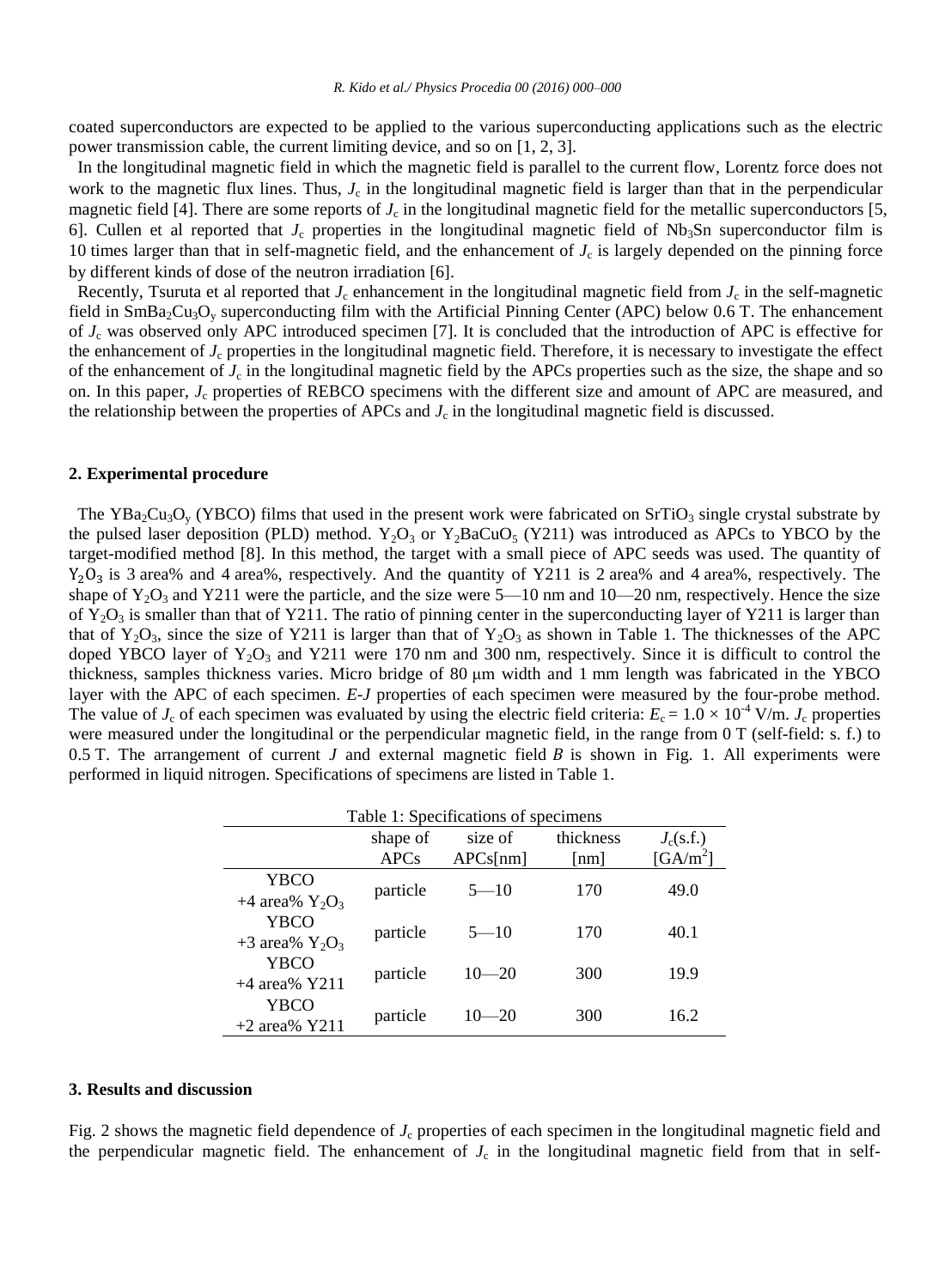magnetic field was observed for the specimens with  $Y_2O_3$ . The maximum  $J_c$  in the longitudinal magnetic field was observed below  $B = 0.3$  T and about 20% larger than that in self-magnetic field of the specimen. On the other hands, the enhancement of  $J_c$  in the longitudinal magnetic field was not observed in the specimens with Y211. In addition, *J*c in the longitudinal magnetic field of the specimen which contains larger amounts of APCs was higher for each APC. Fig. 3 shows the magnetic field dependence of  $J_c$  normalized by  $J_c$  in self-magnetic field ( $J_c(s.f.)$ ). The enhancement of  $J_c$  ( $J_c$  / $J_c$ (s.f.))in the longitudinal magnetic field was more remarkable in the specimen which contains large amount of APCs. From these results, it is found that introducing APCs to superconducting layer is effective to increase  $J_c$  in longitudinal magnetic field, and the enhancement of  $J_c$  from self-magnetic field in longitudinal magnetic field was observed in the specimen with small APCs  $(Y_2O_3)$ . Although, it is effective to introduce APCs to superconductor to improve  $J_c$  in longitudinal magnetic field, it is also necessary that the current should be parallel to the external magnetic field. The large APCs may obstruct the current flow. As a result, it seems that external magnetic field and current flow deviates from parallel, and the enhancement of  $J_c$  in the longitudinal magnetic field is not observed in the large APCs (Y211). In addition, the thickness of the specimens with Y211 was larger than that of specimens with  $Y_2O_3$ . If the thickness of superconducting layer increases, the homogeneous of specimen seems to decrease. However, it is reported that decrease of  $J_c$  is only 15 % as increasing thickness of superconducting layer from 170 nm to 300 nm in YBCO+Y211 [9]. Hence, the reason for decrease of  $J_c$  in Y211 is ascribed to the larger size of APC.

Fig. 4 shows the magnetic field dependence of *n*-value of each specimen in the longitudinal magnetic field, where *n*-value is determined from *E-J* characteristics from the electric filed region of  $10^4 - 10^{-3}$  V/m. The *n*-values of specimen with  $Y_2O_3$  tend to increase as increasing  $J_c$ , and take the maximum value at the maximum value of  $J_c$ . Although the *n*-value increases with increasing  $J_c$  in the perpendicular magnetic field, similar results are observed in the longitudinal magnetic field. On the other hands, the *n*-values of the specimen with Y211 tend to decrease in the longitudinal magnetic field. Since the *n*-values tend to increase only for the case of  $J_c$  enhancement, it is considered that the *n*-value relates with enhancement of  $J_c$  in the longitudinal magnetic field. If the superconductor is highly homogeneous, distribution of  $J_c$  is small in the superconductor, and the *n*-value is high. The homogeneousness of superconductor is important for the higher  $J_c$  in the longitudinal magnetic field as discussed above. Therefore, it is considered that the current flow and the external magnetic field becomes parallel in the superconductor which has high  $n$ -value, and the enhancement of  $J_c$  in longitudinal magnetic field was observed.

From these results, we should discuss the possibility to have higher  $J_c$  in the longitudinal magnetic field. Since the enhancement of  $J_c$  was observed in the specimen with 4 area%  $Y_2O_3$ , more enhancement of  $J_c$  might be observed in the specimen with 5 area%  $Y_2O_3$  or 6 area%  $Y_2O_3$  which size is smaller than 10 nm. In addition, since it is considered that the thickness of specimen affects *J*<sup>c</sup> of specimen with Y211 in the longitudinal magnetic field, the enhancement of *J<sub>c</sub>* might be observed in the thinner specimen with high homogeneous superconducting layer.